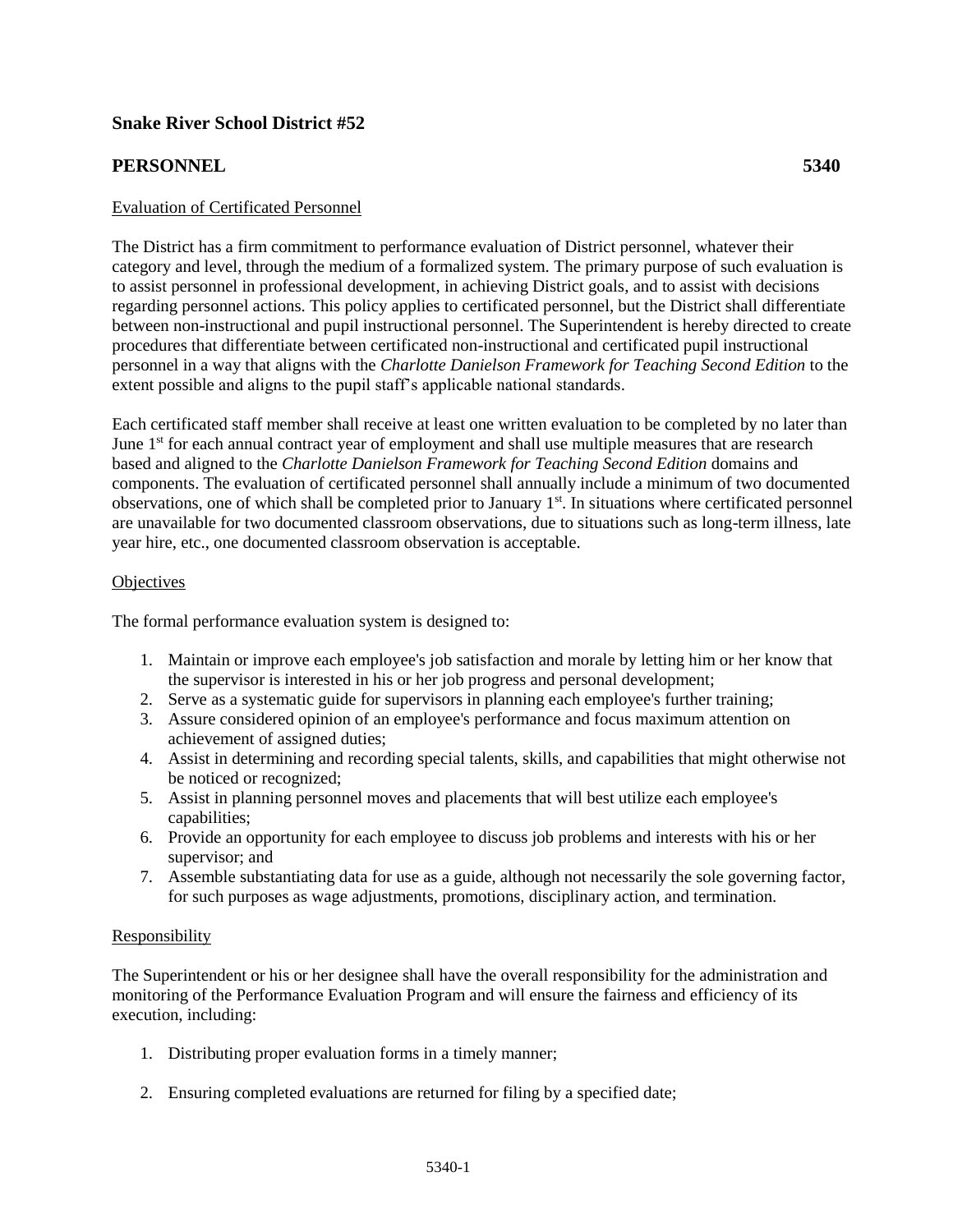- 3. Reviewing evaluations for completeness;
- 4. Identifying discrepancies;
- 5. Ensuring proper safeguards and filing of completed evaluations;
- 6. Creating and implementing a plan for ongoing training for evaluators and certificated personnel on the District's evaluation standards, forms, and processes and a plan for collecting and using data gathered from evaluations;
- 7. Creating a plan for ongoing review of the District's Performance Evaluation Program that includes stakeholder input from teachers, Board Members, administrators, parents/guardians, and other interested parties;
- 8. Creating a procedure for remediation for employees that receive evaluations indicating that remediation would be an appropriate course of action; and
- 9. Creating an individualized evaluation rating system for how evaluations will be used to identify proficiency and record growth over time with a minimum of four rankings used to differentiate performance of certificate holders including: unsatisfactory being equal to a rating of 1; basic being equal to a rating of 2; proficient being equal to a rating of 3; and distinguished being equal to a rating of 4.

The Immediate Supervisor is the employee's evaluator and is responsible for:

- 1. Continuously observing and evaluating an employee's job performance including a minimum of two documented observations annually for certificated personnel, one of which shall be completed prior to January 1<sup>st</sup> of each year;
- 2. Holding periodic counseling sessions with each employee to discuss job performance;
- 3. Completing Performance Evaluations as required; and

The individuals assigned this responsibility shall have received training in conducting evaluations based on the statewide framework for evaluations within the immediate previous five years of conducting any evaluations.

# Written Evaluation

A written summative evaluation will be completed for each certificated employee by June 1<sup>st</sup>. A copy will be given to the employee. The original will be retained by the Immediate Supervisor. The evaluation should be reviewed annually and revised as necessary to indicate any significant changes in duties or responsibilities. The evaluation is designed to increase planning and relate performance to assigned responsibilities through joint understanding between the evaluator and the employee as to the job description and major performance objectives.

The written evaluation will identify the sources of data used in conducting the evaluation. Aggregate data shall be considered as part of the District and individual school needs assessment in determining professional development offerings.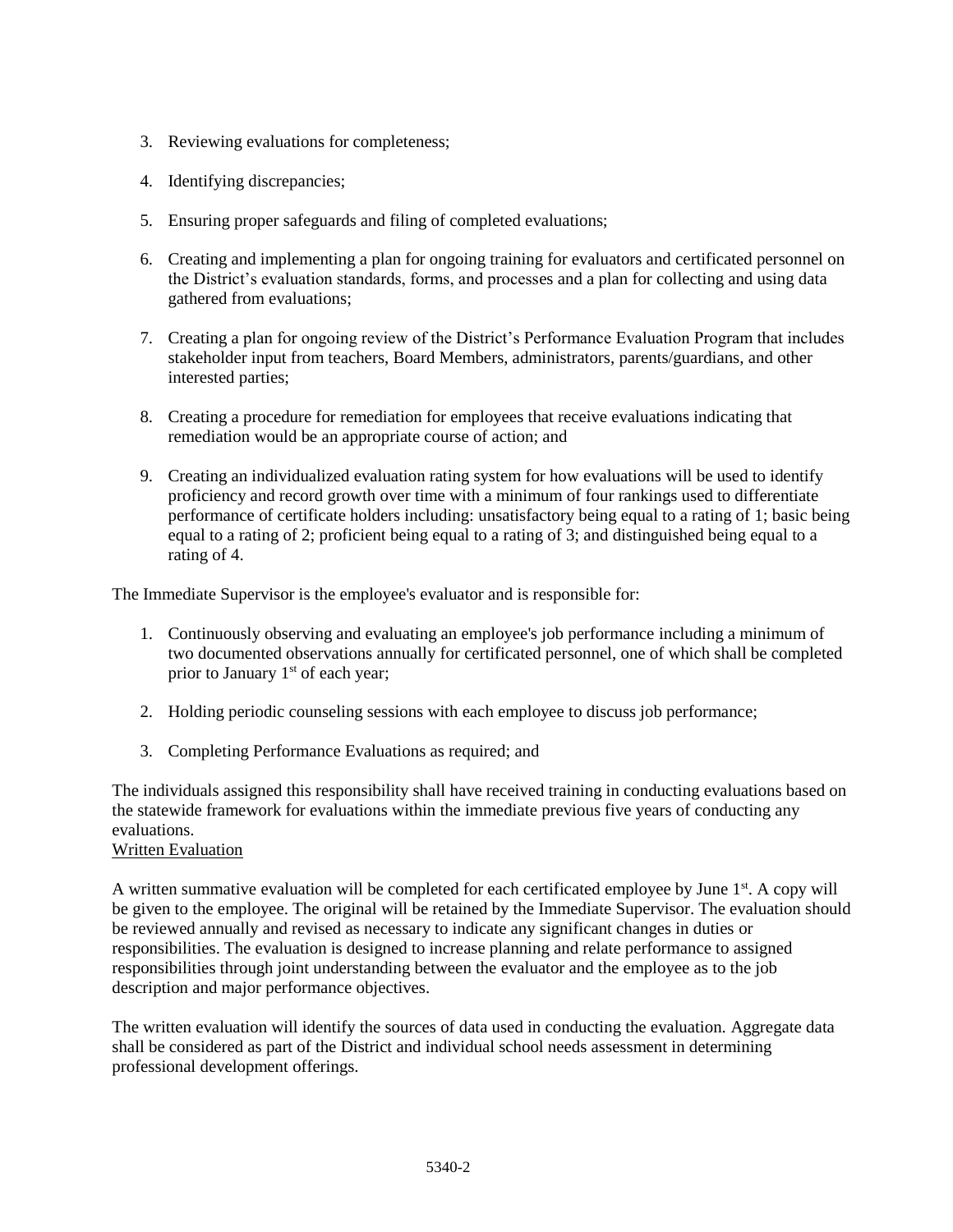#### Evaluation Measures

**Observations**: Periodic classroom observations will be included in the evaluation process with a minimum of two documented observations annually for certificated personnel, one of which shall be completed prior to January 1<sup>st</sup>. In situations where certificated personnel are unavailable for two documented classroom observations, due to situations such as long-term illness, late year hire, etc., one documented classroom observation is acceptable.

**Professional Practice**: A majority of the evaluation of certificated personnel will be comprised of Professional Practice based on the *Charlotte Danielson Framework for Teaching Second Edition*. The evaluation will include at least one of the following as a measure to inform the Professional Practice portion: input received from parents/guardians, input received from students, and/or portfolios. The Board shall determine the manner and weight of parental input, student input, and/or portfolios on the evaluation.

**Student Achievement**: Instructional staff evaluation ratings must, in part, be based on measurable student achievement as defined in Section 33-1001, Idaho Code, applicable to the subjects and grade ranges taught by the instructional staff. All other certificated staff evaluations must include measurable student achievement or student success indicators as applicable to the position. This portion of the evaluation may be calculated using current and/or the immediate past year's data and may use one or both years' data. Growth in student achievement may be considered as an optional measure for all other school-based and District-based staff, as determined by the Board.

**Charlotte Danielson Framework**: The evaluation will be aligned with minimum State standards and based upon the *Charlotte Danielson Framework for Teaching Second Edition* and will include, at a minimum, the following general criteria upon which the Professional Practice portion will be based. Individual domain and component ratings must be determined based on a combination of professional practice and student achievement as specified above.

Individuals who hold a Professional or Advanced Professional Endorsement will be annually evaluated in at least two domains, including **Domain 2 or Domain 3**. Whether the District evaluates on only two domains or all domains is left to the discretion of the individual principal and may be decided on a case-by-case basis for each employee. All other instructional or pupil service staff employees must be evaluated across all domains.

- 1. Planning and Preparation
	- A. Demonstrating Knowledge of Content and Pedagogy;
	- B. Demonstrating Knowledge of Students;
	- C. Setting Instructional Outcomes;
	- D. Demonstrating Knowledge of Resources;
	- E. Designing Coherent Instruction; and
	- F. Designing Student Assessments.
- 2. Classroom Learning Environment
	- A. Creating an Environment of Respect and Rapport;
	- B. Establishing a Culture for Learning;
	- C. Managing Classroom Procedures;
	- D. Managing Student Behavior; and
	- E. Organizing Physical Space.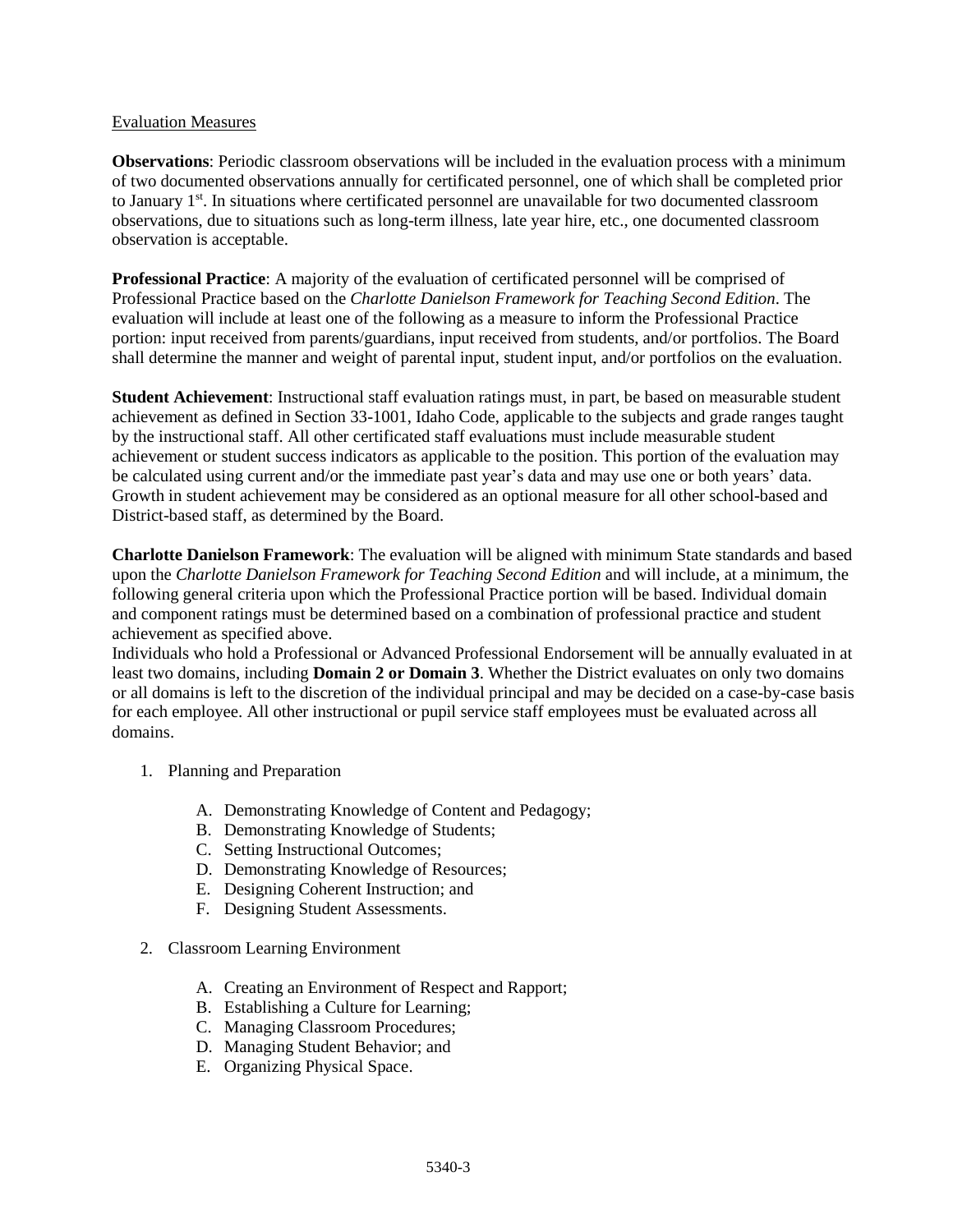- 3. Instruction and Use of Assessment
	- A. Communicating with Students;
	- B. Using Questioning and Discussion Techniques;
	- C. Engaging Students in Learning;
	- D. Using Assessment in Instruction; and
	- E. Demonstrating Flexibility and Responsiveness.
- 4. Professional Responsibilities
	- A. Reflecting on Teaching;
	- B. Maintaining Accurate Records;
	- C. Communicating with Families;
	- D. Participating in a Professional Community;
	- E. Growing and Developing Professionally; and
	- F. Showing Professionalism.

## Meeting with the Employee

**Counseling Sessions:** Counseling sessions between supervisors and employees may be scheduled periodically. During these sessions, an open dialogue should occur which allows the exchange of performance oriented information. The employee should be informed of how he or she has performed to date. If the employee is not meeting performance expectations, the employee should be informed of the steps necessary to improve performance to the desired level. Counseling sessions should include, but not be limited to, the following: job responsibilities, performance of duties, and attendance. A memorandum for record will be prepared following each counseling session and maintained by the supervisor.

**Communication of Results:** Each evaluation shall include a meeting with the affected employee to communicate evaluation results. At the scheduled meeting with the employee, the supervisor will:

- 1. Discuss the evaluation with the employee, emphasizing strong and weak points in job performance. Commend the employee for a job well done if applicable and discuss specific corrective action if warranted. Set mutual goals for the employee to reach before the next performance evaluation. Recommendations should specifically state methods to correct weaknesses and/or prepare the employee for future promotions.
- 2. Allow the employee to make any written comments he or she desires. Inform the employee that he or she may turn in a written rebuttal/appeal of any portion of the evaluation within seven days and outline the process for rebuttal/appeal. Have the employee sign the evaluation indicating that he or she has been given a copy and initial after supervisor's comments.

No earlier than seven days following the meeting, if the supervisor has not received any written rebuttal/appeal, the supervisor will forward the original evaluation in a sealed envelope, marked "Personnel-Evaluation" to the Superintendent, or the designee, for review. The supervisor will also retain a copy of the completed form.

## Rebuttals/Appeal

Within seven days from the date of the evaluation meeting with their supervisor, the employee may file a written rebuttal/appeal of any portion of the evaluation. The written rebuttal/appeal shall state the specific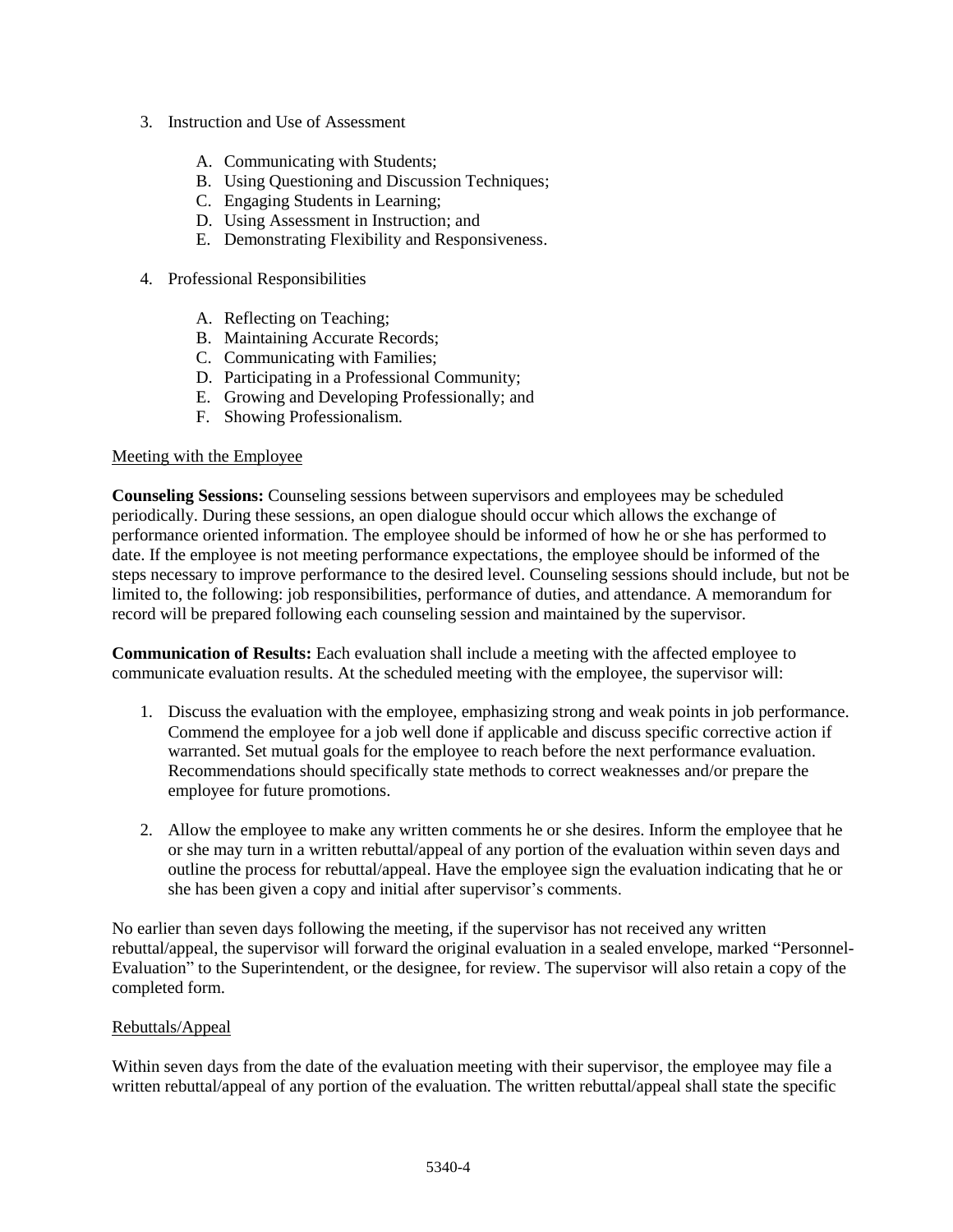content of the evaluation with which the employee disagrees, a statement of the reason(s) for disagreement, and the amendment to the evaluation requested.

If a written rebuttal/appeal is received by the supervisor within seven days, the supervisor may conduct additional meetings or investigative activities necessary to address the rebuttal/appeal. Subsequent to these activities, and within a period of ten working days, the supervisor may provide the employee with a written response either amending the evaluation as requested by the employee or stating the reason(s) why the supervisor will not be amending the evaluation as requested.

If the supervisor chooses to amend the evaluation as requested by the employee then the amended copy of the evaluation will be provided to, and signed by, the employee. The original amended evaluation will then be forwarded to the Superintendent, or the designee, for review in a sealed envelope, marked Personnel-Evaluation. The supervisor will also retain a copy of the completed form.

If the supervisor chooses not to amend the evaluation as requested by the employee then the evaluation along with the written rebuttal/appeal, and the supervisor's response, if any, will be forwarded to the Superintendent, or the designee, for review in a sealed envelope, marked Personnel-Evaluation. The supervisor will also retain a copy of the completed evaluation including any rebuttal/appeal and responses.

# Action

Each evaluation will include identification of the actions, if any, available to the District as a result of the evaluation as well as the procedure(s) for implementing each action. Available actions include, but are not limited to, recommendations for renewal of employment, non-renewal of employment, probation, and others as determined. Should any action be taken as a result of an evaluation to not renew an individual's contract the District will comply with the requirements and procedures established by State law.

## Records

Permanent records of each certificated personnel's evaluation and any properly submitted rebuttal/appeal documentation will be maintained in the employee's personnel file. All evaluation records, including rebuttal/appeal documentation, will be kept confidential within the parameters identified in State and federal law regarding the right to privacy.

# Reporting

Any subsequent changes to the District's evaluation plan shall be resubmitted to the State Department of Education for approval. The District shall report the summative rankings, the number of components rated as unsatisfactory, whether a majority of the certificated personnel's students met their measurable student achievement or growth targets or student success indicators as well as what measures were used, and whether an individualized professional learning plan is in place for all certificated personnel evaluations, annually to the State Department of Education.